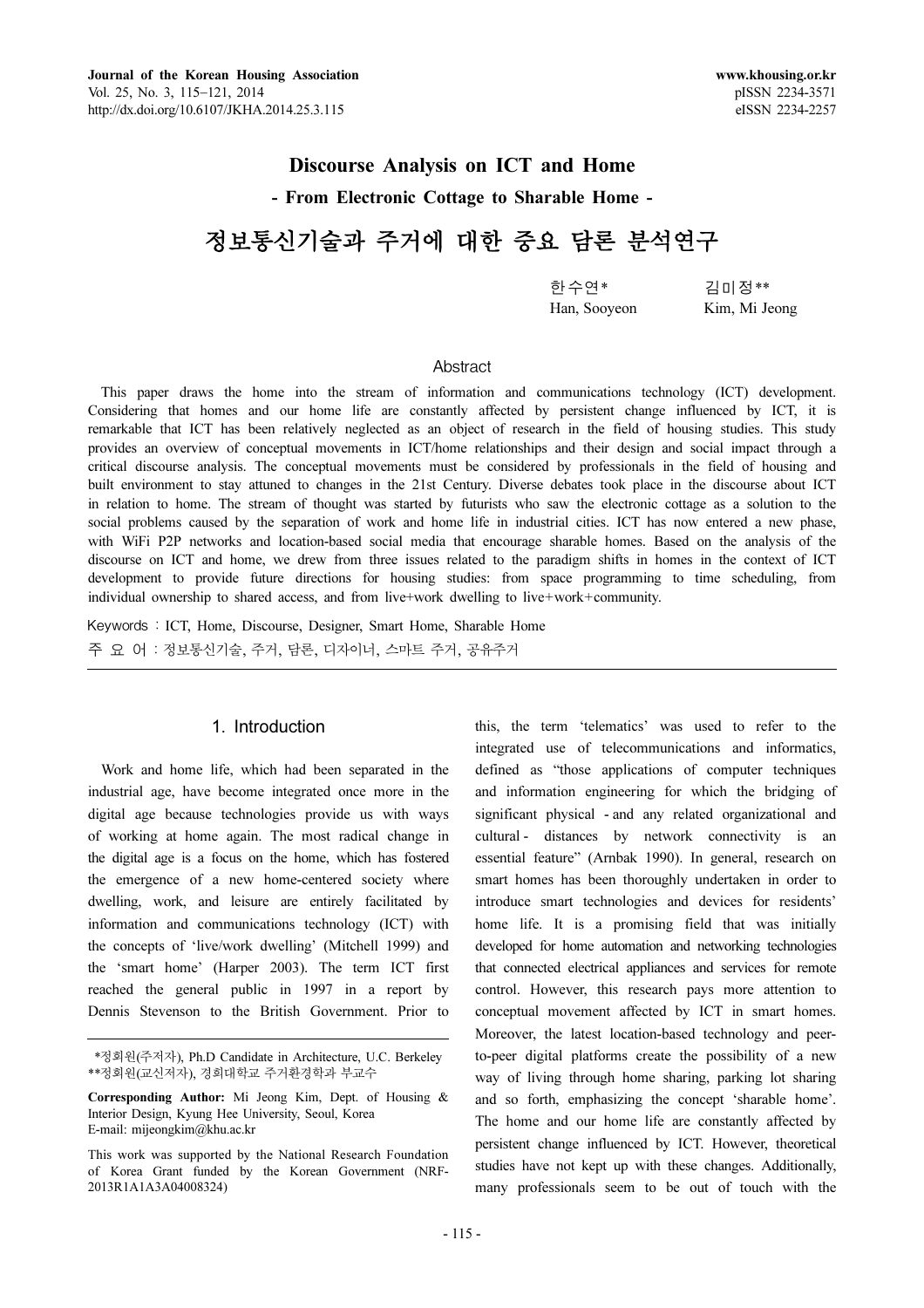realities and assume that the ICT impact is to be considered irrelevant in the field of housing environment, and limit their role to the physical space of the houses, not considering the ICT context sufficiently. The lack of research that links ICT with the development of the home limits the thinking by housing professionals. In order to address this lack, this research aims to analyze the changes in home and home life that have taken place on the back of ICT, drawing in home design and the social impact effected by the ICT. By going into the changes in great depth, this research suggests roles of professionals in the field of housing and built environment to stay attuned to the changes in the 21st Century. This research has significance in providing a critical analysis of the discourse on ICT and home that could be a basis for the theoretical background of the research on homes in the digital age.

#### 2. Research Scope and Methods

In this paper, we employed a critical discourse analysis (CDA) that has been applied in a variety of social science studies including sociology, anthropology, communication studies and cultural studies. It has been proved as a useful method for drawing critical thought to social situations and providing new perspective, insight and knowledge based on continuous debate and argumentation (Keller 2012).

Because the CDA depends on the interpretations and logic of the researcher's arguments, the reliability and the validity of research findings remain a matter of the coherence of discourses and the fruitfulness of the analysis (Jorgensen and J. Phillips 2002).

<Figure 1> illustrates how this research was conducted using the CDA method. We first clarified criteria to extract discourses; next, we grasped the concepts and focal points that explain conceptual and functional changes in homes supported by ICT drawing their design and social impact from the discourse. Finally, we established a conceptual movement from the early discourse to the recent discourse in the home and ICT relationship. Discourses we studied include scholars' literature, articles, dissertations, policy notes and conference papers. These can largely be categorized as early discourse and recent discourse according to the stage of ICT applied at home. This tends to be somewhat coherent to the publication year of discourses before and after 2000, but because some early discourses anticipate future ICT and some recent discourses relate to the early stage of ICT, we primarily stay focused on the stage of ICT development discourses dealt with, rather than publication year <Figure 1>. Additionally, we concentrate more on conceptual changes by discourse analysis rather than daily changes, which require further research based on a long-term observational follow-up study using a micro-scale approach.



Figure 1. Research procedure adopting the CDA method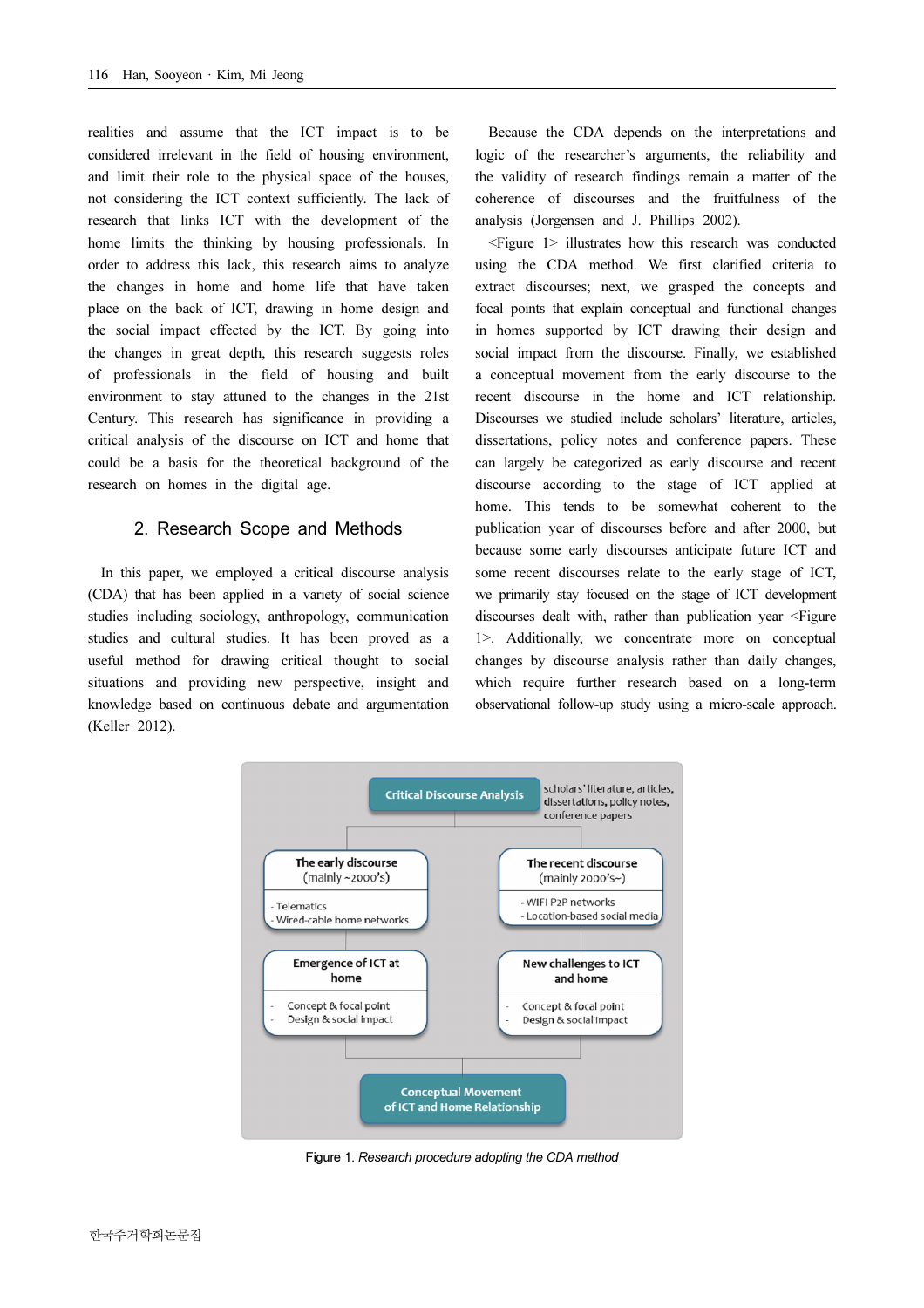## 3. Emergence of ICT at Home - Electronic Cottage to Smart Home

The thinking of the relationship between ICT and the home originated in the West, in circles of futurists who indulged in somewhat utopian speculations. The most innovative futuristic analysis of relationships between telematics and the home was referred to by Alvin Toffler, in his book The Third Wave (1980), as a powerful concept of the 'electronic cottage' - a household that is the center of employment, production, leisure, and consumption, based on telematics. He believed that home-centered life in the electronic cottage would address many of the social problems caused by the separation of work and home life in industrial cities, including commuter traffic jams, air pollution, and extreme density within the cities.

Following Toffler's groundbreaking concept of the 'electronic cottage', are Mitchell's ideas of a 'recombinant home' (1995) and 'live/work dwelling' (1999), and Harper's concept of the 'smart home' (2003) where a wired-cable home network infrastructure supports all houses with high-speed Internet and home automation digital appliances. These new concepts share a great significance in the field of housing environment from two perspectives: an expansion of home activities, and a locational freedom of houses. First, the home becomes a center of urban activities that cannot be performed in traditional homes as it integrates new functions and services based on wired-cable home network infrastructure. The dominant activity supported by electronically equipped homes is 'telework'. According to Castells (1996), the most general hypothesis regarding the impact of ICT on the home, developed in the early stages of ICT development, was the radical increase in numbers of teleworkers. To support a convenient live/work life, house design started to focus on the intelligence of home appliances, and display appliances in particular. Many studies examine the possibility of ordinary home appliances, such as tables and TVs, and even architectural elements such as walls and windows, incorporating a smart display. For example, Microsoft explored environmental setting called EasyLiving that responds to residents' voices and gestures (Steve Shafer 1998), The Georgia Institute of Technology developed Aware Home that provides automated services for the elderly (Cory D. Kidd 1999), and MIT built a real living environment for the House-n project to observe and study residents' patterns with new technologies and home environments

(Larson 2000). Mitchell (1995) compared the role of display appliances in the recombinant home to the role of the fireplace in a traditional living room, stating that "just as the fireplace was the focus of a traditional It is the fireplace was the focus of a traditional<br>living room,  $[\cdots]$  so the display - the source of data, news, and entertainment - now bids to become the most powerful organizer of domestic spaces and activities". Moreover, in order to avoid a conflict between the home as a place of activity and the home as a place of rest, a clear separation between working space and living space in the smart home was required through space programming (Caso 1999, Mitchell 1999).

Another significant factor of the live/work dwelling and the smart home is their locational freedom. Since electronically equipped homes can be located anywhere, some studies expand those concepts to "neighborhood co-workplaces" in Canada (Johnson 2003), "suburban satellite offices" and "resort offices" in Japan (Gann 1991), and "smart work centers" in Korea (Ministry of Security and Public Administration2012), where the local neighborhood, suburban, and overseas-based centers support collective telework. They claim that we no longer have to sacrifice the desired quality of our home to get closer to our workplaces located in a crowded downtown area. Rather, these flexible live/work spatial patterns open up new possibilities for spreading home and work spaces over a wider area, expanding out into suburbs and multi-centers <Figure 2>.



Figure 2. Live/work Spatial Pattern

While two important changes brought about a positive design impact in the way they lead to productive research performance in intelligent home appliances and flexible live/work spatial patterns, their social impact, drawn from several discourses on wired-cable home networks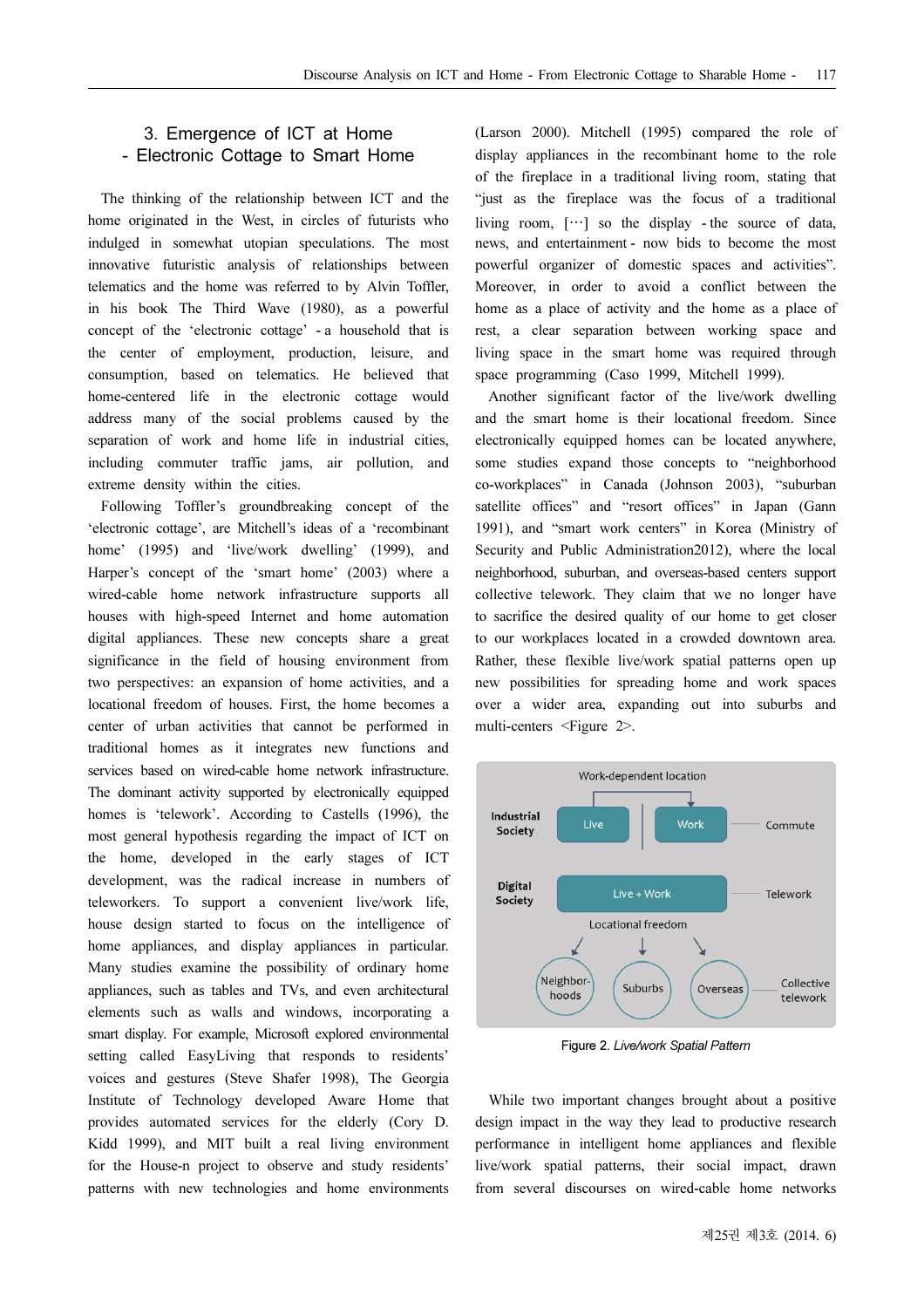| <b>ICT</b>         | Telematics                                                           | Wired-cable home networks                                                                             |
|--------------------|----------------------------------------------------------------------|-------------------------------------------------------------------------------------------------------|
| Concepts of Home   | Electronic cottage<br>(Toffler, 1980)                                | Recombinant home (Mitchell, 1995)<br>Live/work dwelling (Mitchell, 1999)<br>Smart home (Harper, 2003) |
| <b>Focal Point</b> | Utopian speculations as a center of urban activities<br>by futurists | Expansion of home activities<br>Locational freedom of houses                                          |
| Design Impact      | None                                                                 | Intelligent home appliances<br>Space programming<br>Flexible live/work spatial patterns               |
| Social<br>Impact   | Solutions to many of the social problems in the<br>industrial cities | Crisis of local communities                                                                           |

#### Table 1. Emergence of ICT at Home

and the home, is regarding to a crisis of local communities. Traditional wired-cable home networks that connect home to home in certain residential communities were mainly confined to private home spaces. Thus, earlier discourses expressed concern about the smart home as that "luxurious gated condo (Mitchell 1999)" with residents barricaded in their isolated electronic forts, with privileged premium access communities for dominant users, which would generate a socially and spatially polarized urban system and become disconnected from their local communities (Castells 1996, Graham and Marvin 1996, Crang, Crang et al. 1999, Graham and Marvin 2001).

## 4. New Challenges to ICT and Home - Sharable Home

More recent discourses on ICT and home took a new turn with the wireless network, otherwise known as WiFi (Wireless Fidelity), location-based services and the diffusion of social media. Unlike traditional wired-cable home networks that are mainly confined to private homes, WiFi networks allow people to enjoy a variety of options, connecting online from anywhere; moreover, the values shared through online social networks are deeply connected to place-based activities. Reacting to this, discourses have moved their attention to co-living and sharable homes. The idea of a sharable home originated in Denmark around the 1960s, known as "cohousing", and "collaborative housing" in the US (Vestbro and Horelli 2012). It typically consists of a private home with shared facilities such as a large kitchen, living room, dining room or office; its recent re-illumination is, however, caused by technological accessibility. Rachel and Roo Rogers in their book What's Mine Is Yours: The Rise of Collaborative Consumption (2010), shed new light on the sharing system as a powerful trend driven by technology and peer community. Compared to the conventional sharing system, which focuses on the where people share all kinds of tangible and intangible assets such as space, cars, skills and utilities, which is proving to be a compelling alternative to traditional forms of buying and ownership in the 20th Century hyper-consumption age. In collaborative lifestyles, people with similar needs or interests band together to share and exchange assets based on peer-to-peer (P2P) digital platforms, as people share rooms (for example, Airbnb and Roomorama), working spaces (on Citizen Space or Hub Culture), gardens (on SharedEarth or Landshare), or parking spots (on ParkatmyHouse). Based on this potentiality, several global cities, including Seoul, Amsterdam and San Francisco, adopted a sharable concept as their political strategies moving towards being a 'sharing city', with their common goal of creating cities as platforms for sharing by designing infrastructure, services, incentives, and regulations (Seoul 2012, Glind 2013, SHAREABLE and Center 2013). Compared to other sharing systems, including cars or utilities, home sharing is particularly significant in that a shared space naturally leads to shared activities such as using facilities or other supplies equipped in the space, thereby saving resources and energy. Moreover, location-based social media in mobile applications allows users to post questions and answers about specific locations, and to connect to providers or other users in safe transactions creating trust online; thus, people are participating easily in the process of collaborative consumption. The new types of sharable homes emphasize shared processes and collective activities among people through the network. In the sharing paradigm on the shoulders of advances in ICT, several policy notes focused on a discussion about design issues that foster home sharing and resident interaction: time scheduling, sharable design and small dwellings (SHAREABLE and Center 2013). First, rather than focusing on specific function or use of space,

sharing of facilities in a local context, collaborative consumption is a new lifestyle in the 21st Century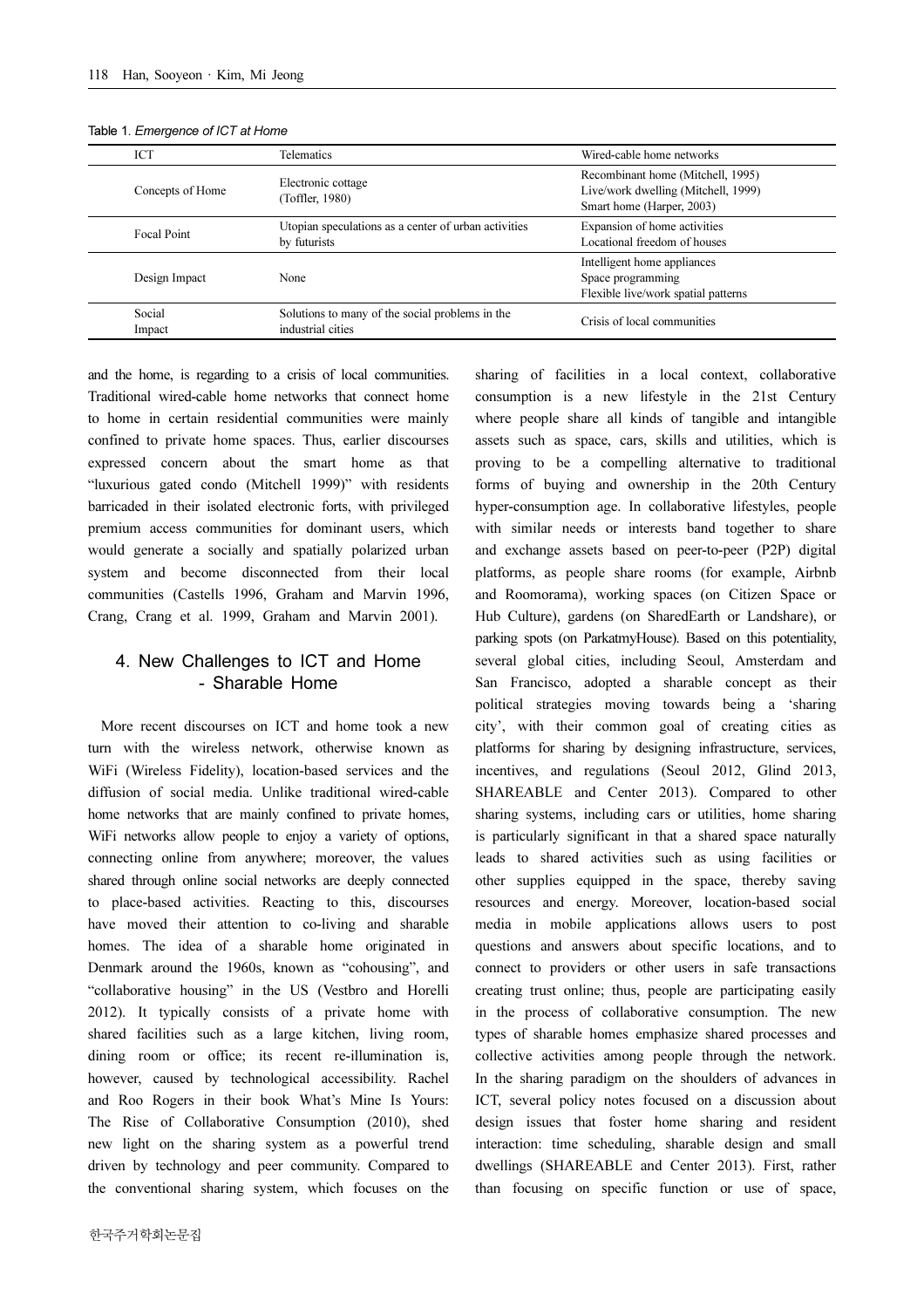allowing people to divide their time spent at home spaces; sharing the spaces during unused time is more desirable. Further, sharable design for shared activities such as laundry, meals, workspaces, and other communal events areas has become an important issue. Small dwellings are especially in the limelight because it becomes practical when clustered to enable shared space and amenities.

The sharable design approach mentioned above is being developed to solve barriers such as density restrictions, minimum lot and home size requirements, outmoded permits and fee structures, parking space requirements, other zoning barriers and so on. The outlook is highly optimistic that we will terminate isolation from the community and reinvigorate local communities that had been threatened in the early stages of ICT in the home. Botsman and Rogers (2010)claim that community is one of the four drivers of collaborative consumption together with P2P technologies, environmental concerns and cost consciousness. Similarly, in his survey conducted in Amsterdam, Glind (2013)found that the main intrinsic motives of the sharing economy are social, for example 'meeting people' or 'helping out'.

|  | Table 2. New Challenges to ICT and Home |  |
|--|-----------------------------------------|--|
|  |                                         |  |

| <b>ICT</b>         | WIFI P2P networks<br>Location-based social media                                |  |  |
|--------------------|---------------------------------------------------------------------------------|--|--|
| Concepts of Home   | Sharable home                                                                   |  |  |
| <b>Focal Point</b> | Shared activities<br>Resources and energy savings<br>Location-specific services |  |  |
| Design Impact      | Time scheduling<br>Sharable design<br>Small dwelling                            |  |  |
| Social Impact      | Resurgence of local community                                                   |  |  |

Diverse debates took place in the discourse about ICT in relation to home. The stream of thought was started by futurists who saw the electronic cottage as a solution to the social problems caused by the separation of work and home life in industrial cities. Yet these utopian predictions were not based on a rational analysis of the home. Then from the mid-1990s, urban researchers renewed the discussion, taking a neutral attitude as they viewed smart homes, supported by wired-cable home networks, bringing about an expansion of home activities and a locational freedom for houses. However, they warned of the crisis for the local community caused by social isolation. Currently, ICT has entered a new phase, with WiFi P2P networks and location-based social media that encourage sharable homes. However, technical trends tend to progress faster into our surroundings than theoretical studies, so although several cities have already adopted a sharing concept and have been seeking to implement strategies, scholar's theories have remained stagnant at the early stage of ICT. In this transition period, we attempted to draw conceptual movements in the ICT/ home relationship, which must be considered by professionals in the field of housing and built environment in order to stay attuned to the changes in the 21st Century, as shown in the following table.

The results of the research raise three issues related to the paradigm shifts in homes in the context of ICT development: 'time scheduling', 'shared access' and 'live+work+community dwelling'.

## 5. Conclusion and Implications

The three conceptual issues are major factors to be con-sidered by the professionals in the field of housing and built environment for the development of housing; thus, future research on homes in the 21st Century should proceed by considering these directions.

#### 1. From space programming to time scheduling

With the advancement in ICT, rather than traditional space programming, which divides home spaces according to the specific purpose of use, time scheduling promotes increasing efficiency in our use of space, because people can divide their time in home spaces with flexibility and share the spaces effectively during unused time. This trend would be more desirable for our home life now and in the future.

#### 2. From individual ownership to shared access

Traditionally, a home is considered as an asset for individual ownership. Especially in the smart home age, ownership of intelligent home appliances was an important measure of housing quality, but now people can benefit from shared access with reduced personal burden and cost. Consideration about how to share spaces efficiently is becoming more desirable because it could provide alternative ways of using our home to support our everyday life.

## 3. From live+work dwelling to live+work+community dwelling

Whereas the industrial revolution forced the separation of home and workplace, the ICT revolution is bringing them back together. Because electronically equipped live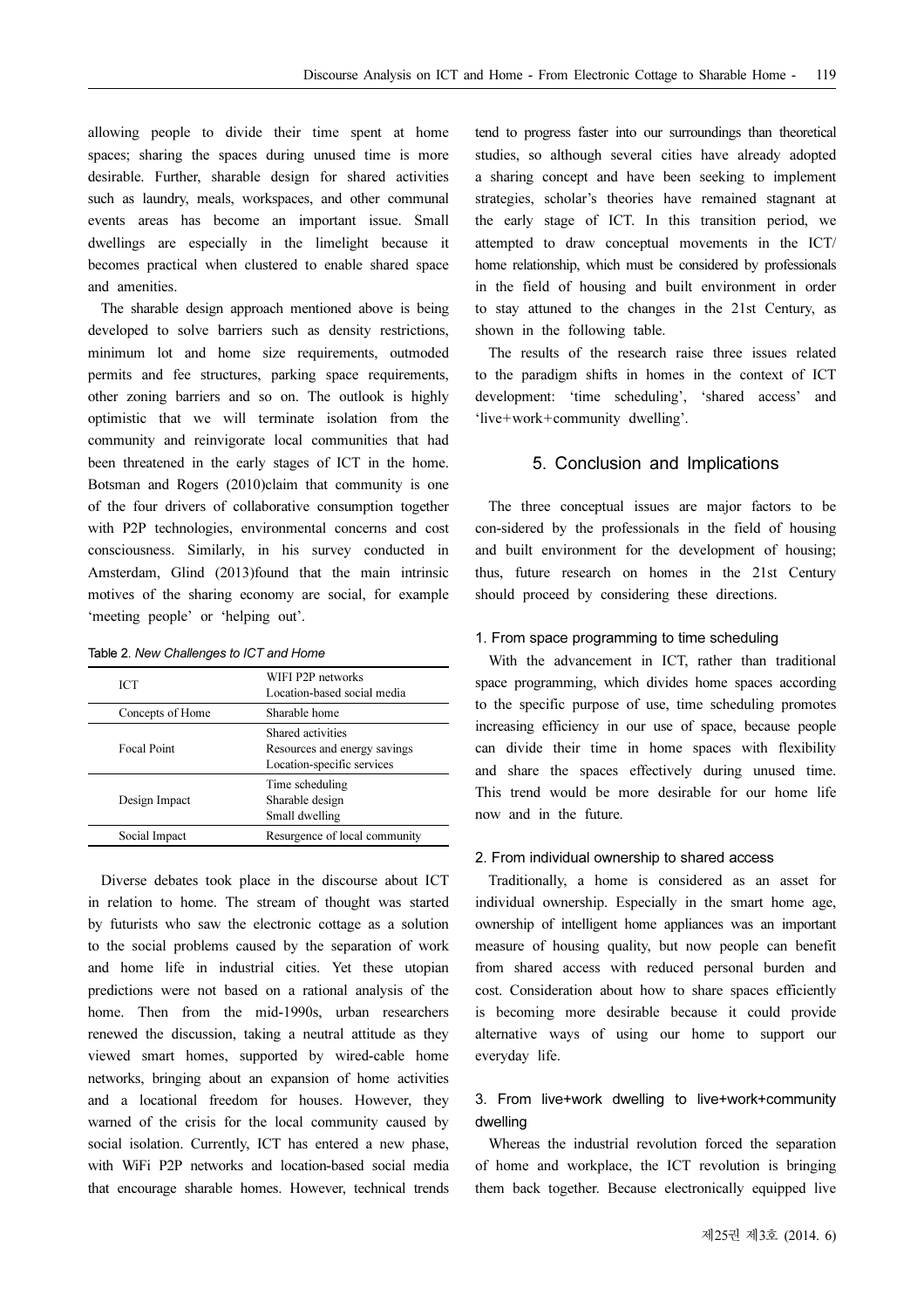|                     | The early discourses:<br>Emergence of ICT at home                    |                                                                                                       | The recent discourses:<br>New challenge to ICT/home                             |
|---------------------|----------------------------------------------------------------------|-------------------------------------------------------------------------------------------------------|---------------------------------------------------------------------------------|
| <b>ICT</b>          | <b>Telematics</b>                                                    | Wired-cable home networks                                                                             | WIFI P2P networks<br>Location-based social media                                |
| Concept of Home     | Electronic cottage<br>(Toffler, 1980)                                | Recombinant home (Mitchell, 1995)<br>Live/work dwelling (Mitchell, 1999)<br>Smart home (Harper, 2003) | Sharable home                                                                   |
| <b>Focal Points</b> | Utopian speculations as a center<br>of urban activities by futurists | Expansion of home activities<br>Locational freedom of houses                                          | Shared activities<br>Resources and energy savings<br>Location-specific services |
| Design Impact       | none-                                                                | Space programming<br>Intelligent home appliances<br>Flexible live/work spatial patterns               | Time scheduling<br>Sharable design<br>Small dwelling                            |
| Social Impact       | Solutions to many of the social<br>problems in the industrial cities | Crisis of local community                                                                             | Resurgence of local community                                                   |

Table 3. Conceptual Movements in the ICT and Home Relationship

+work dwellings tend to induce home-centered activities, several scholars have expressed concerns about home isolation and an antisocial life disconnected from the local community. However, the trend now is toward a live+work+community dwelling. People can form a community to share and exchange on a local and neighborhood level.

We cannot make a decision as to whether these shifts indicate success or failure in homes supported by ICT; however, we can now predict that it will depend on how designers deal with ICT as an important element of home and our built environment, and how they adopt additional functions in future homes. For a long time, designers have been attempting to achieve inclusive designs for the home that are accessible to everyone. If designers keep focusing on building 'luxurious gated condos' that are only attainable by people with high net worth, a fear of isolation and the dual society will endure. On the other hand, if designers reflect the new challenges presented by the shifts in ICT and the home, our home and social life will progress toward designers' long-held aspirations.

## **REFERENCES**

- 1. Ministry of Security and Public Administration (2012). Future of work-Smart work. Seoul: Ministry of Security and Public Administration.
- 2. Arnbak, J. C. (1990). Telematics-Aims and Characteristics of a New Technology. Telematics Transportation and Spatial Development. 1-20.
- 3. Botsman, R. and R. Rogers (2010). What's mine is yours: the rise of collaborative consumption. New York: Harper Business.
- 4. Caso, O. (1999). The City, the Elderly and Telematics. Ph.D. Delft University, Netherlands.
- 5. Castells, M. (1996). The rise of the network society. Malden, Mass: Blackwell Publishers.
- 6. Cory D. Kidd, R. O., Gregory D. Abowd, Christopher G. Atkeson, Irfan A. Essa, Blair MacIntyre, Elizabeth Mynatt, Thad E. Starner, Wendy Newstetter (1999). The Aware Home: A Living Laboratory for Ubiquitous Computing Research. Cooperative Buildings. Integrating Information, Organizations, and Architecture Lecture Notes in Computer Science. 191-198.
- 7. Crang, M. et al. (1999). Virtual geographies: bodies, space, and relations. London , New York: Routledge.
- 8. Gann, D. (1991). Buildings for the Japanese information economy: Neighborhood and resort offices. FUTURES. 23(5), 469-481.
- 9. Glind, P. v. d. (2013). The consumer potential of Collaborative Consumption. Sustainable Development-Environmental Governance. MSc, Utrecht University, **Netherlands**
- 10. Graham, S. and S. Marvin (1996). Telecommunications and the city: electronic spaces, urban places. London, New York: Routledge.
- 11. Graham, S. and S. Marvin (2001). Splintering urbanism: networked infrastructures, technological mobilities and the urban condition. London, New York: Routledge.
- 12. Harper, R. (2003). Inside the Smart Home. London: Springer.
- 13. Johnson, L. C. (2003). The co-workplace: teleworking in the neighbourhood. Vancouver: UBC Press.
- 14. Jorgensen, M. and L. J. Phillips (2002). Discourse Analysis as Theory and Method. London: SAGE.
- 15. Keller, R. (2012). Doing discourse research: an introduction for social scientists. London: SAGE.
- 16. Larson, K. (2000). The Home of the Future. Architecture and Urbanism-Tokyo- 10. ISSU 361
- 17. Mitchell, W. J. (1995). City of bits: space, place, and the infobahn. Cambridge, Mass.: MIT Press.
- 18. Mitchell, W. J. (1999). E-topia: Urban life, Jim--but not as we know it. Cambridge, MA.: MIT Press.
- 19. Seoul Innovation (2012). Sharing City Seoul Plan. Seoul: Seoul Metropolitan Government
- 20. SHAREABLE and S. E. L. Center (2013). Policies for shareable cities. USA: Sustainable Economies Law Center